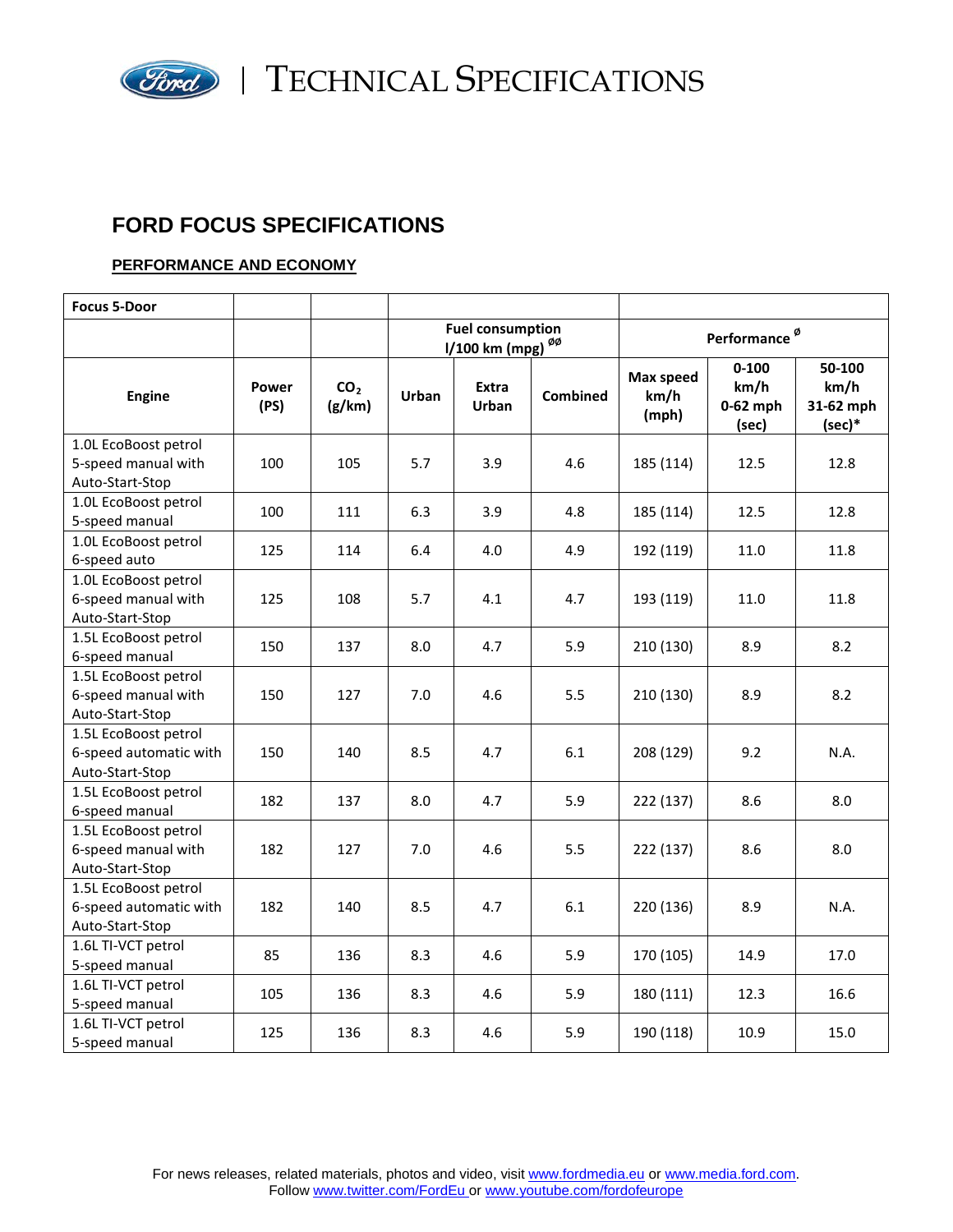| <b>Focus 5-Door cont.</b>                                               |               |                           |                                                         |                |                 |                            |                                          |                                         |
|-------------------------------------------------------------------------|---------------|---------------------------|---------------------------------------------------------|----------------|-----------------|----------------------------|------------------------------------------|-----------------------------------------|
|                                                                         |               |                           | <b>Fuel consumption</b><br>1/100 km (mpg) <sup>00</sup> |                |                 |                            | Performance <sup>ø</sup>                 |                                         |
| <b>Engine</b>                                                           | Power<br>(PS) | CO <sub>2</sub><br>(g/km) | Urban                                                   | Extra<br>Urban | <b>Combined</b> | Max speed<br>km/h<br>(mph) | $0 - 100$<br>km/h<br>$0-62$ mph<br>(sec) | 50-100<br>km/h<br>31-62 mph<br>$(sec)*$ |
| 1.6L TI-VCT petrol<br>6-speed PowerShift                                | 125           | 146                       | 8.7                                                     | 4.9            | 6.3             | 193 (119)                  | 11.7                                     | N.A.                                    |
| 1.5L TDCi diesel<br>6-speed manual with<br>Auto-Start-Stop              | 95            | 98                        | 4.3                                                     | 3.4            | 3.8             | 180 (111)                  | 12.0                                     | 10.4                                    |
| 1.5L TDCi diesel<br>ECOnetic 6-speed<br>manual with Auto-Start-<br>Stop | 105           | 88                        | 3.8                                                     | 3.1            | 3.4             | 187 (116)                  | 11.9                                     | 12.7                                    |
| 1.5L TDCi diesel<br>6-speed manual with<br>Auto-Start-Stop              | 120           | 98                        | 4.3                                                     | 3.4            | 3.8             | 193 (119)                  | 10.5                                     | 9.2                                     |
| 1.5L TDCi diesel<br>6-speed automatic with<br>Auto-Start-Stop           | 120           | 109                       | 4.7                                                     | 3.9            | 4.2             | 191 (118)                  | 10.8                                     | N.A.                                    |
| 1.6L TDCi diesel<br>6-speed manual with<br>Auto-Start-Stop              | 95            | 109                       | 5.1                                                     | 3.7            | 4.2             | 180 (111)                  | 12.5                                     | 10.9                                    |
| 1.6L TDCi diesel<br>6-speed manual                                      | 95            | 117                       | 5.7                                                     | 3.7            | 4.5             | 180 (111)                  | 12.5                                     | 10.9                                    |
| 1.6L TDCi diesel<br>6-speed manual with<br>Auto-Start-Stop              | 115           | 109                       | 5.1                                                     | 3.7            | 4.2             | 193 (119)                  | 10.8                                     | 9.9                                     |
| 1.6L TDCi diesel<br>6-speed manual                                      | 115           | 117                       | 5.7                                                     | 3.7            | 4.5             | 193 (119)                  | 10.8                                     | 9.9                                     |
| 2.0L TDCi diesel<br>6-speed manual with<br>Auto-Start-Stop              | 150           | 105                       | 4.7                                                     | 3.7            | 4.0             | 210 (130)                  | 8.8                                      | 8.1                                     |
| 2.0L TDCi diesel<br>6-speed PowerShift<br>with Auto-Start-Stop          | 150           | 115                       | 5.2                                                     | 4.0            | 4.4             | 210 (130)                  | 8.7                                      | N.A                                     |
| 2.0L TDCi diesel<br>6-speed PowerShift                                  | 150           | 124                       | 6.1                                                     | 4.0            | 4.8             | 208 (129)                  | 8.7                                      | N.A.                                    |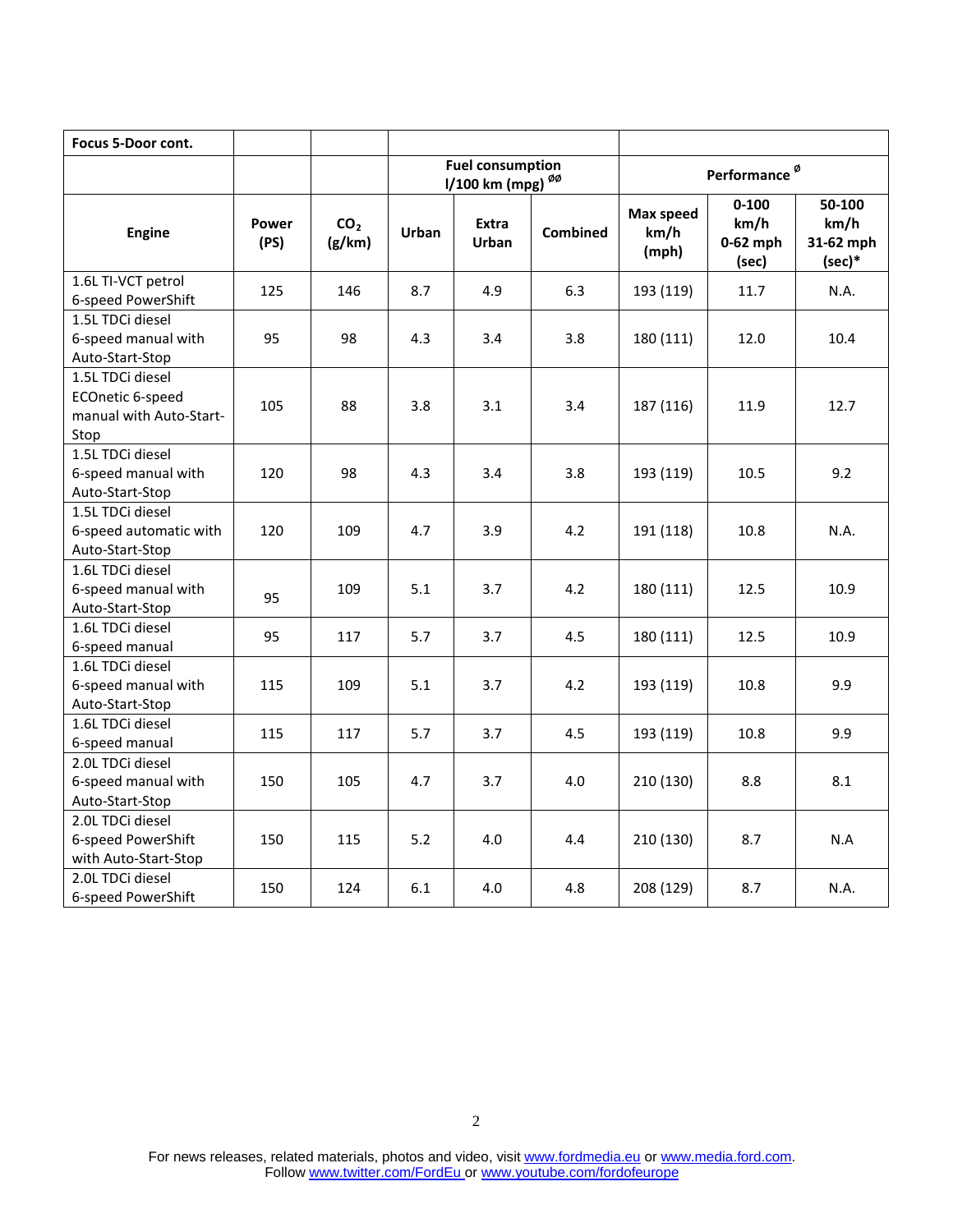| <b>Focus 4-Door</b>                                               |               |                           |         |                       |                 |                            |                                          |                                         |
|-------------------------------------------------------------------|---------------|---------------------------|---------|-----------------------|-----------------|----------------------------|------------------------------------------|-----------------------------------------|
| <b>Engine</b>                                                     | Power<br>(PS) | CO <sub>2</sub><br>(g/km) | Urban   | Extra<br><b>Urban</b> | <b>Combined</b> | Max speed<br>km/h<br>(mph) | $0 - 100$<br>km/h<br>$0-62$ mph<br>(sec) | 50-100<br>km/h<br>31-62 mph<br>$(sec)*$ |
| 1.0L EcoBoost petrol<br>5-speed manual                            | 100           | 115                       | 6.5     | 4.2                   | 5.0             | 187 (116)                  | 12.6                                     | 12.9                                    |
| 1.0L EcoBoost petrol<br>5-speed manual with<br>Auto-Start-Stop    | 100           | 109                       | 5.9     | 4.2                   | 4.8             | 187 (116)                  | 12.6                                     | 12.9                                    |
| 1.0L EcoBoost petrol<br>6-speed manual                            | 125           | 116                       | 6.5     | 4.2                   | 5.0             | 195 (121)                  | 11.1                                     | 11.9                                    |
| 1.0L EcoBoost petrol<br>6-speed manual with<br>Auto-Start-Stop    | 125           | 110                       | 5.8     | 4.2                   | 4.8             | 195 (121)                  | 11.1                                     | 11.9                                    |
| 1.5L EcoBoost petrol<br>6-speed manual                            | 150           | 137                       | 8.0     | 4.7                   | 5.9             | 212 (131)                  | 9.0                                      | 8.3                                     |
| 1.5L EcoBoost petrol<br>6-speed manual with<br>Auto-Start-Stop    | 150           | 128                       | 7.1     | 4.7                   | 5.6             | 212 (131)                  | 9.0                                      | 8.3                                     |
| 1.5L EcoBoost petrol<br>6-speed automatic with<br>Auto-Start-Stop | 150           | 140                       | 8.5     | 4.7                   | 6.1             | 210 (130)                  | 9.3                                      | N.A                                     |
| 1.5L EcoBoost petrol<br>6-speed manual                            | 182           | 137                       | 8.0     | 4.7                   | 5.6             | 224 (139)                  | 8.7                                      | 8.1                                     |
| 1.5L EcoBoost petrol<br>6-speed manual with<br>Auto-Start-Stop    | 182           | 128                       | $7.1\,$ | 4.7                   | 5.6             | 224 (139)                  | 8.7                                      | 8.1                                     |
| 1.5L EcoBoost petrol<br>6-speed automatic with<br>Auto-Start-Stop | 182           | 140                       | 8.5     | 4.7                   | 6.1             | 222 (137)                  | 9.0                                      | N.A                                     |
| 1.6L TI-VCT petrol<br>5-speed manual                              | 85            | 139                       | 8.4     | 4.7                   | 6.0             | 172 (106)                  | 15.0                                     | 17.1                                    |
| 1.6L TI-VCT petrol<br>5-speed manual                              | 105           | 139                       | 8.4     | 4.7                   | 6.0             | 182 (113)                  | 12.4                                     | 16.7                                    |
| 1.6L TI-VCT petrol<br>5-speed manual                              | 125           | 139                       | $8.4\,$ | 4.7                   | $6.0\,$         | 192 (119)                  | $11.0\,$                                 | $15.1\,$                                |
| 1.6L TI-VCT petrol<br>6-speed PowerShift                          | 125           | 146                       | 8.7     | 4.9                   | 6.3             | 195 (121)                  | 11.8                                     | N.A.                                    |
| 1.5L TDCi diesel<br>6-speed manual with<br>Auto-Start-Stop        | 95            | 98                        | 4.3     | 3.4                   | 3.8             | 182 (113)                  | 12.1                                     | 10.5                                    |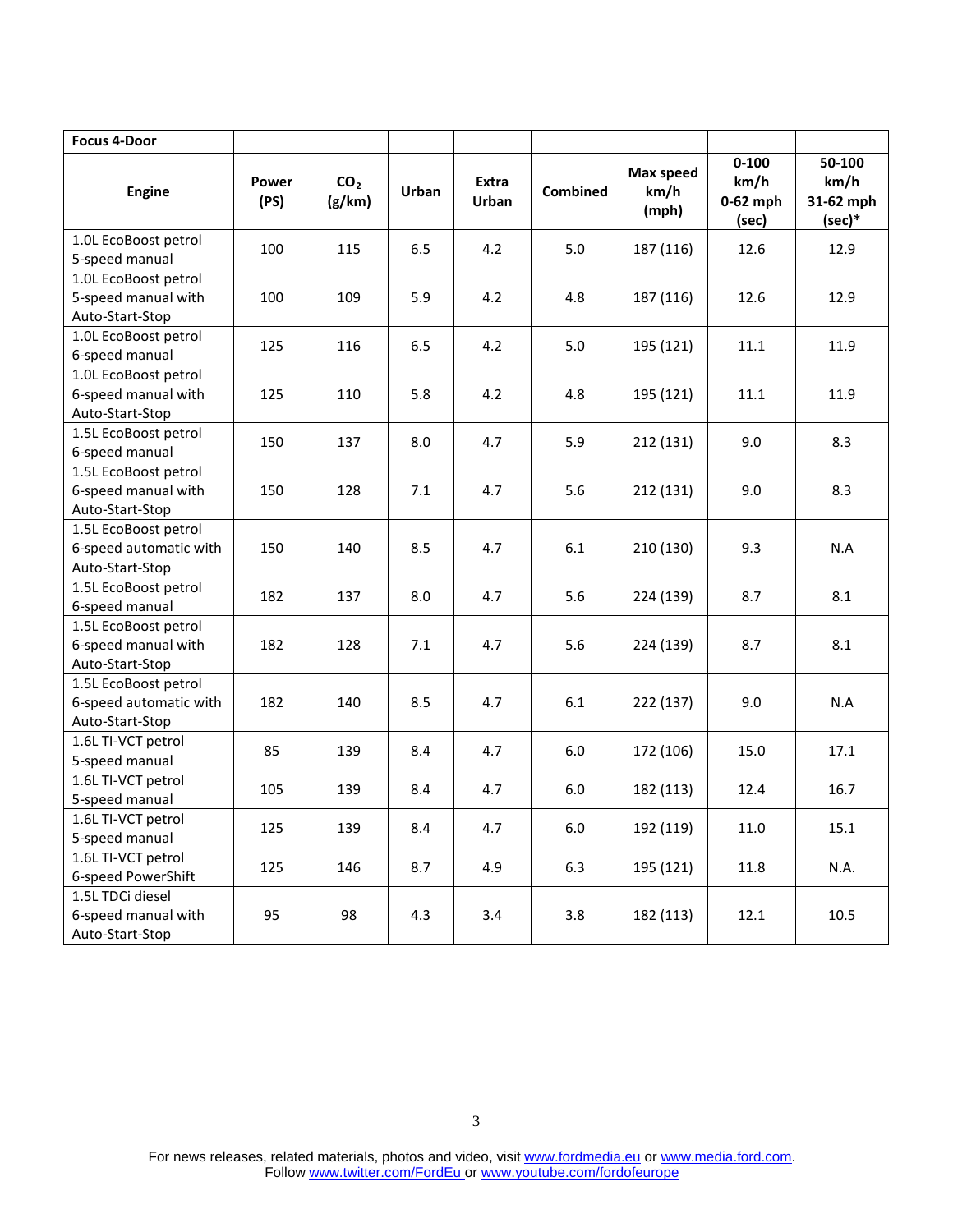| <b>Focus 4-Door cont.</b>                                      |               |                           |       |                                                         |                 |                                   |                                          |                                       |
|----------------------------------------------------------------|---------------|---------------------------|-------|---------------------------------------------------------|-----------------|-----------------------------------|------------------------------------------|---------------------------------------|
|                                                                |               |                           |       | <b>Fuel consumption</b><br>1/100 km (mpg) <sup>ØØ</sup> |                 | Performance <sup>Ø</sup>          |                                          |                                       |
| <b>Engine</b>                                                  | Power<br>(PS) | CO <sub>2</sub><br>(g/km) | Urban | Extra<br><b>Urban</b>                                   | <b>Combined</b> | <b>Max speed</b><br>km/h<br>(mph) | $0 - 100$<br>km/h<br>$0-62$ mph<br>(sec) | 50-100<br>km/h<br>31-62 mph<br>(sec)* |
| 1.5L TDCi diesel<br>6-speed manual with<br>Auto-Start-Stop     | 120           | 98                        | 4.3   | 3.4                                                     | 3.8             | 195 (121)                         | 10.6                                     | 9.3                                   |
| 1.5L TDCi diesel<br>6-speed PowerShift<br>with Auto-Start-Stop | 120           | 109                       | 4.7   | 3.9                                                     | 4.2             | 193 (119)                         | 10.9                                     | N.A.                                  |
| 1.6L TDCi diesel<br>6-speed manual with<br>Auto-Start-Stop     | 95            | 109                       | 5.1   | 3.7                                                     | 4.2             | 182 (113)                         | 12.6                                     | 11.0                                  |
| 1.6L TDCi diesel<br>6-speed manual                             | 95            | 117                       | 5.7   | 3.7                                                     | 4.5             | 182 (113)                         | 12.6                                     | 11.0                                  |
| 1.6L TDCi diesel<br>6-speed manual with<br>Auto-Start-Stop     | 115           | 109                       | 5.1   | 3.7                                                     | 4.2             | 195 (121)                         | 10.9                                     | 10.0                                  |
| 1.6L TDCi diesel<br>6-speed manual                             | 115           | 117                       | 5.7   | 3.7                                                     | 4.5             | 195 (121)                         | 10.9                                     | 10.0                                  |
| 2.0L TDCi diesel<br>6-speed manual with<br>Auto-Start-Stop     | 150           | 105                       | 4.7   | 3.7                                                     | 4.0             | 212 (131)                         | 8.8                                      | 8.1                                   |
| 2.0L TDCi diesel<br>6-speed PowerShift<br>with Auto-Start-Stop | 150           | 115                       | 5.2   | 4.0                                                     | 4.4             | 210 (130)                         | 8.7                                      | N.A                                   |
| 2.0L TDCi diesel<br>6-speed PowerShift                         | 150           | 124                       | 6.1   | 4.0                                                     | 4.8             | 210 (130)                         | 8.7                                      | N.A.                                  |

| <b>Focus Wagon</b>                                             |               |                           |       |                |                 |                            |                                          |                                         |
|----------------------------------------------------------------|---------------|---------------------------|-------|----------------|-----------------|----------------------------|------------------------------------------|-----------------------------------------|
| Engine                                                         | Power<br>(PS) | CO <sub>2</sub><br>(g/km) | Urban | Extra<br>Urban | <b>Combined</b> | Max speed<br>km/h<br>(mph) | $0 - 100$<br>km/h<br>$0-62$ mph<br>(sec) | 50-100<br>km/h<br>31-62 mph<br>$(sec)*$ |
| 1.0L EcoBoost petrol<br>5-speed manual                         | 100           | 115                       | 6.5   | 4.2            | 5.0             | 185 (114)                  | 12.7                                     | 13.0                                    |
| 1.0L EcoBoost petrol<br>5-speed manual with<br>Auto-Start-Stop | 100           | 109                       | 5.9   | 4.2            | 4.8             | 185 (114)                  | 12.7                                     | 13.0                                    |
| 1.0L EcoBoost petrol<br>6-speed auto                           | 125           | 116                       | 6.5   | 4.2            | 5.0             | 193 (119)                  | 11.2                                     | 12.0                                    |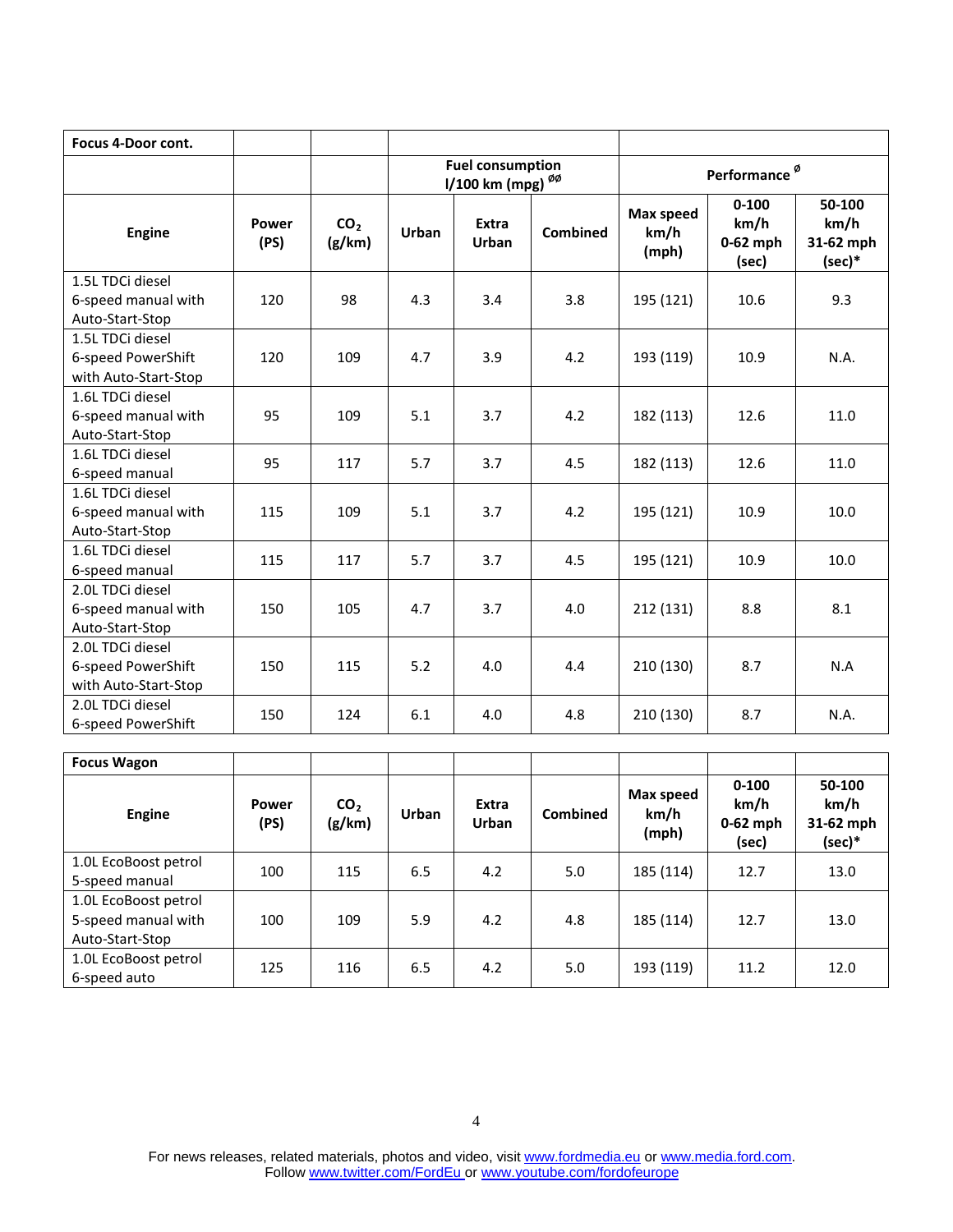| Focus Wagon cont.                                                       |               |                           |       |                |                 |                            |                                          |                                         |
|-------------------------------------------------------------------------|---------------|---------------------------|-------|----------------|-----------------|----------------------------|------------------------------------------|-----------------------------------------|
| <b>Engine</b>                                                           | Power<br>(PS) | CO <sub>2</sub><br>(g/km) | Urban | Extra<br>Urban | <b>Combined</b> | Max speed<br>km/h<br>(mph) | $0 - 100$<br>km/h<br>$0-62$ mph<br>(sec) | 50-100<br>km/h<br>31-62 mph<br>$(sec)*$ |
| 1.0L EcoBoost petrol<br>6-speed manual with<br>Auto-Start-Stop          | 125           | 110                       | 5.8   | 4.2            | 4.8             | 193 (119)                  | 11.2                                     | 12.0                                    |
| 1.5L EcoBoost petrol<br>6-speed manual                                  | 150           | 137                       | 8.0   | 4.7            | 5.9             | 210 (130)                  | 9.1                                      | 8.4                                     |
| 1.5L EcoBoost petrol<br>6-speed manual with<br>Auto-Start-Stop          | 150           | 128                       | 7.1   | 4.7            | 5.6             | 210 (130)                  | 9.1                                      | 8.4                                     |
| 1.5L EcoBoost petrol<br>6-speed automatic with<br>Auto-Start-Stop       | 150           | 140                       | 8.5   | 4.7            | 6.1             | 208 (129)                  | 9.4                                      | N.A.                                    |
| 1.5L EcoBoost petrol<br>6-speed manual                                  | 182           | 137                       | 8.0   | 4.7            | 5.9             | 222 (137)                  | 8.8                                      | 8.2                                     |
| 1.5L EcoBoost petrol<br>6-speed manual with<br>Auto-Start-Stop          | 182           | 128                       | 7.1   | 4.7            | 5.6             | 222 (137)                  | 8.8                                      | 8.2                                     |
| 1.5L EcoBoost petrol<br>6-speed automatic with<br>Auto-Start-Stop       | 182           | 140                       | 8.5   | 4.7            | 6.1             | 220 (136)                  | 9.1                                      | N.A                                     |
| 1.6L TI-VCT petrol<br>5-speed manual                                    | 85            | 139                       | 8.4   | 4.7            | 6.0             | 170 (105)                  | 15.1                                     | 17.2                                    |
| 1.6L TI-VCT petrol<br>5-speed manual                                    | 105           | 139                       | 8.4   | 4.7            | 6.0             | 180 (111)                  | 12.5                                     | 16.8                                    |
| 1.6L TI-VCT petrol<br>5-speed manual                                    | 125           | 139                       | 8.4   | 4.7            | 6.0             | 190 (118)                  | 11.1                                     | 15.2                                    |
| 1.6L TI-VCT petrol<br>6-speed PowerShift                                | 125           | 146                       | 8.7   | 4.9            | 6.3             | 193 (119)                  | 11.9                                     | N.A.                                    |
| 1.5L TDCi diesel<br>6-speed manual with<br>Auto-Start-Stop              | 95            | 98                        | 4.3   | 3.4            | 3.8             | 180 (111)                  | 12.2                                     | 10.6                                    |
| 1.5L TDCi diesel<br>ECOnetic 6-speed<br>manual with Auto-Start-<br>Stop | 105           | 88                        | 3.8   | 3.1            | 3.4             | 187 (116)                  | 12.1                                     | 12.9                                    |
| 1.5L TDCi diesel<br>6-speed manual with<br>Auto-Start-Stop              | 120           | 98                        | 4.3   | 3.4            | 3.8             | 193 (119)                  | 10.7                                     | 9.4                                     |
| 1.5L TDCi diesel<br>6-speed PowerShift<br>with Auto-Start-Stop          | 120           | 109                       | 4.7   | 3.9            | 4.2             | 191 (118)                  | 11.0                                     | N.A                                     |
| 1.6L TDCi diesel<br>6-speed manual with<br>Auto-Start-Stop              | 95            | 109                       | 5.1   | 3.7            | 4.2             | 180 (111)                  | 12.7                                     | 11.1                                    |

For news releases, related materials, photos and video, visit [www.fordmedia.eu](http://www.fordmedia.eu/) o[r www.media.ford.com.](http://www.media.ford.com/) Follow [www.twitter.com/FordEu](http://www.twitter.com/FordEu) or [www.youtube.com/fordofeurope](http://www.youtube.com/fordofeurope)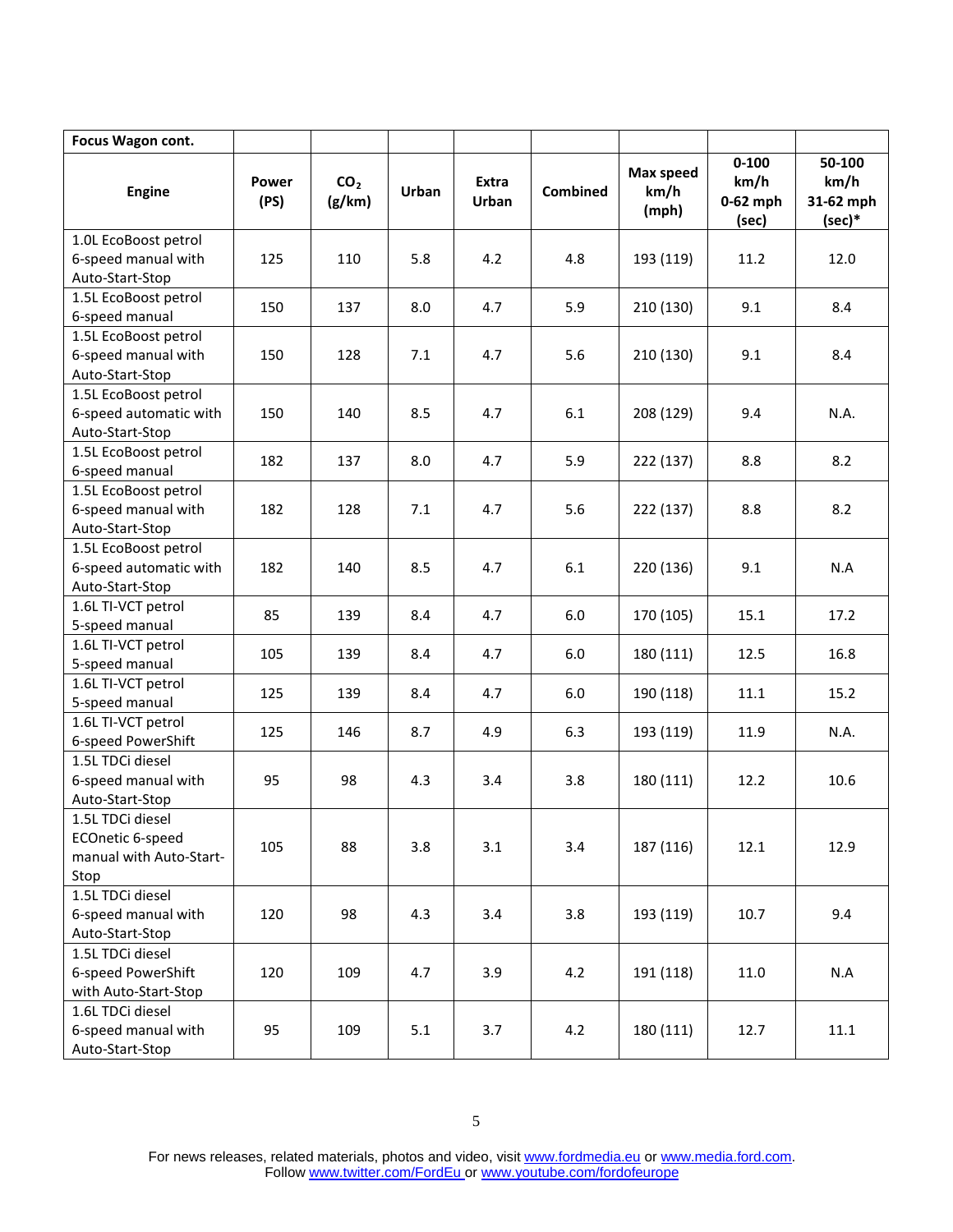| Focus Wagon cont.                  |                      |                           |              |                |                 |                            |                                          |                                         |
|------------------------------------|----------------------|---------------------------|--------------|----------------|-----------------|----------------------------|------------------------------------------|-----------------------------------------|
| Engine                             | <b>Power</b><br>(PS) | CO <sub>2</sub><br>(g/km) | <b>Urban</b> | Extra<br>Urban | <b>Combined</b> | Max speed<br>km/h<br>(mph) | $0 - 100$<br>km/h<br>$0-62$ mph<br>(sec) | 50-100<br>km/h<br>31-62 mph<br>$(sec)*$ |
| 1.6L TDCi diesel<br>6-speed manual | 95                   | 117                       | 5.7          | 3.7            | 4.5             | 180 (111)                  | 12.7                                     | 11.1                                    |
| 1.6L TDCi diesel                   |                      |                           |              |                |                 |                            |                                          |                                         |
| 6-speed manual with                | 115                  | 109                       | 5.1          | 3.7            | 4.2             | 193 (119)                  | 11.0                                     | 10.1                                    |
| Auto-Start-Stop                    |                      |                           |              |                |                 |                            |                                          |                                         |
| 1.6L TDCi diesel                   | 115                  | 117                       | 5.7          | 3.7            | 4.5             | 193 (119)                  | 11.0                                     | 10.1                                    |
| 6-speed manual                     |                      |                           |              |                |                 |                            |                                          |                                         |
| 2.0L TDCi diesel                   |                      |                           |              |                |                 |                            |                                          |                                         |
| 6-speed manual with                | 150                  | 105                       | 4.7          | 3.7            | 4.0             | 210 (130)                  | 9.0                                      | 8.3                                     |
| Auto-Start-Stop                    |                      |                           |              |                |                 |                            |                                          |                                         |
| 2.0L TDCi diesel                   |                      |                           |              |                |                 |                            |                                          |                                         |
| 6-speed PowerShift                 | 150                  | 115                       | 5.2          | 4.0            | 4.4             | 210 (130)                  | 8.9                                      | N.A                                     |
| with Auto-Start-Stop               |                      |                           |              |                |                 |                            |                                          |                                         |
| 2.0L TDCi diesel                   | 150                  | 124                       | 6.1          | 4.0            | 4.8             | 208 (129)                  | 8.9                                      | N.A.                                    |
| 6-speed PowerShift                 |                      |                           |              |                |                 |                            |                                          |                                         |

\*In 4th gear. ØFord test figures. ØØThe declared fuel consumption and CO<sub>2</sub> emissions are measured according to the technical requirements and specifications of the European Regulations (EC) 715/2007 and (EC) 692/2008 as last amended. Fuel consumption and  $CO<sub>2</sub>$  emissions are specified for a vehicle variant and not for a single car. The applied standard test procedure enables comparison between different vehicle types and different manufacturers. In addition to the fuel efficiency of a car, driving behaviour as well as other non-technical factors play a role in determining a car's fuel consumption and CO<sub>2</sub> emissions. CO<sub>2</sub> is the main greenhouse gas responsible for global warming. Results in MPG also correspond to this European drive cycle and are stated in imperial gallons. The results may differ from fuel economy figures in other regions of the world due to the different drive cycles and regulations used in those markets

### **WEIGHTS FOUR-DOOR**

|                                         | Kerb<br>weight<br>$\left(\text{kg}\right)^{*}$ | Gross<br><b>Vehicle</b><br><b>Mass</b><br>(kg) | <b>Gross Train</b><br><b>Mass</b><br>(kg) | Max.<br><b>Towable</b><br><b>Mass</b><br>(braked)<br>(kg) | Max.<br><b>Towable</b><br><b>Mass</b><br>(unbraked)<br>(kg) | Max. Roof<br>Load<br>[kg] |
|-----------------------------------------|------------------------------------------------|------------------------------------------------|-------------------------------------------|-----------------------------------------------------------|-------------------------------------------------------------|---------------------------|
| 1.0L EcoBoost 5-speed manual 100 PS     | 1303                                           | 1900                                           | 2900                                      | 1000                                                      | 650                                                         | 75                        |
| 1.0L EcoBoost 6-speed manual 125 PS     | 1306                                           | 1900                                           | 3100                                      | 1200                                                      | 650                                                         | 75                        |
| 1.0L EcoBoost 6-speed auto 125 PS       | 1334                                           | 1900                                           | 3100                                      | 1200                                                      | 665                                                         | 75                        |
| 1.5L EcoBoost 6-speed manual 150 PS     | 1334                                           | 1900                                           | 3400                                      | 1500                                                      | 665                                                         | 75                        |
| 1.5L EcoBoost 6-speed auto 150 PS       | 1358                                           | 1900                                           | 3400                                      | 1500                                                      | 675                                                         | 75                        |
| 1.5L EcoBoost 6-speed manual 182 PS     | 1334                                           | 1900                                           | 3400                                      | 1500                                                      | 665                                                         | 75                        |
| 1.5L EcoBoost 6-speed auto 182 PS       | 1358                                           | 1900                                           | 3400                                      | 1500                                                      | 675                                                         | 75                        |
| 1.6L TI-VCT petrol 5-speed manual 85 PS | 1284                                           | 1825                                           | 2525                                      | 700                                                       | 640                                                         | 75                        |

For news releases, related materials, photos and video, visit [www.fordmedia.eu](http://www.fordmedia.eu/) o[r www.media.ford.com.](http://www.media.ford.com/) Follow [www.twitter.com/FordEu](http://www.twitter.com/FordEu) or [www.youtube.com/fordofeurope](http://www.youtube.com/fordofeurope)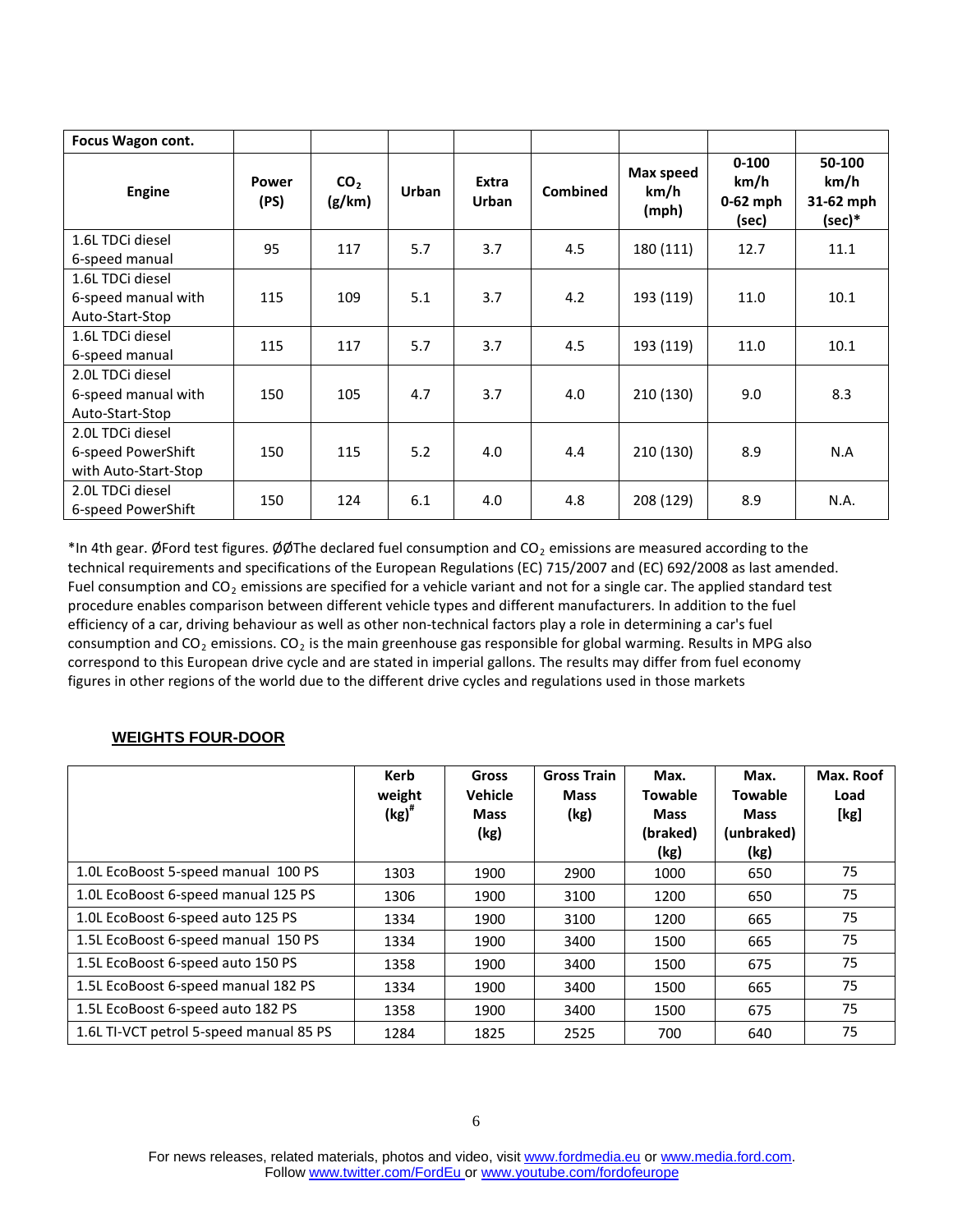|                                                        | Kerb<br>weight<br>$\left(\text{kg}\right)^{\#}$ | <b>Gross</b><br><b>Vehicle</b><br><b>Mass</b><br>(kg) | <b>Gross Train</b><br><b>Mass</b><br>(kg) | Max.<br><b>Towable</b><br><b>Mass</b><br>(braked)<br>(kg) | Max.<br><b>Towable</b><br><b>Mass</b><br>(unbraked)<br>(kg) | Max. Roof<br>Load<br>[kg] |
|--------------------------------------------------------|-------------------------------------------------|-------------------------------------------------------|-------------------------------------------|-----------------------------------------------------------|-------------------------------------------------------------|---------------------------|
| 1.6L TI-VCT petrol 5-speed manual 105 PS               | 1284                                            | 1825                                                  | 2525                                      | 700                                                       | 640                                                         | 75                        |
| 1.6L TI-VCT petrol 5-speed manual 125 PS               | 1289                                            | 1825                                                  | 2625                                      | 800                                                       | 640                                                         | 75                        |
| 1.6L TI-VCT petrol 6-speed PowerShift 125<br><b>PS</b> | 1318                                            | 1825                                                  | 1925                                      | 1000                                                      | 655                                                         | 75                        |
| 1.5L TDCi diesel 6-speed manual 95 PS                  | 1345                                            | 1900                                                  | 3100                                      | 1200                                                      | 670                                                         | 75                        |
| 1.5L TDCi diesel 6-speed manual 120 PS                 | 1350                                            | 1900                                                  | 3100                                      | 1200                                                      | 675                                                         | 75                        |
| 1.5L TDCi diesel 6-speed PowerShift 120<br><b>PS</b>   | 1358                                            | 1900                                                  | 3100                                      | 1200                                                      | 675                                                         | 75                        |
| 1.6L TDCi diesel 6-speed manual 95 PS                  | 1339                                            | 1900                                                  | 3100                                      | 1200                                                      | 665                                                         | 75                        |
| 1.6L TDCi diesel 6-speed manual 115 PS                 | 1343                                            | 1900                                                  | 3100                                      | 1200                                                      | 670                                                         | 75                        |
| 2.0L TDCi diesel 6-speed manual 150 PS                 | 1422                                            | 2050                                                  | 3550                                      | 1500                                                      | 710                                                         | 75                        |
| 2.0L TDCi diesel 6-speed PowerShift 150<br><b>PS</b>   | 1462                                            | 2050                                                  | 3550                                      | 1500                                                      | 710                                                         | 75                        |

### **WEIGHTS FIVE-DOOR**

|                                                        | Kerb<br>weight<br>$\left(\text{kg}\right)^{\#}$ | <b>Gross</b><br><b>Vehicle</b><br><b>Mass</b> | <b>Gross Train</b><br><b>Mass</b><br>(kg) | Max.<br><b>Towable</b><br><b>Mass</b> | Max.<br><b>Towable</b><br><b>Mass</b> | Max. Roof<br>Load<br>[kg] |
|--------------------------------------------------------|-------------------------------------------------|-----------------------------------------------|-------------------------------------------|---------------------------------------|---------------------------------------|---------------------------|
|                                                        |                                                 | (kg)                                          |                                           | (braked)<br>(kg)                      | (unbraked)<br>(kg)                    |                           |
| 1.0L EcoBoost 5-speed manual 100 PS                    | 1276                                            | 1900                                          | 2900                                      | 1000                                  | 635                                   | 75                        |
| 1.0L EcoBoost 6-speed manual 125 PS                    | 1327                                            | 1900                                          | 3100                                      | 1200                                  | 660                                   | 75                        |
| 1.0L EcoBoost 6-speed auto 125 PS                      | 1280                                            | 1900                                          | 3100                                      | 1200                                  | 640                                   | 75                        |
| 1.5L EcoBoost 6-speed manual 150 PS                    | 1325                                            | 1900                                          | 3400                                      | 1500                                  | 660                                   | 75                        |
| 1.5L EcoBoost 6-speed auto 150 PS                      | 1364                                            | 1900                                          | 3400                                      | 1500                                  | 680                                   | 75                        |
| 1.5L EcoBoost 6-speed manual 182 PS                    | 1325                                            | 1900                                          | 3400                                      | 1500                                  | 660                                   | 75                        |
| 1.5L EcoBoost 6-speed auto 182 PS                      | 1325                                            | 1900                                          | 3400                                      | 1500                                  | 660                                   | 75                        |
| 1.6L TI-VCT petrol 5-speed manual 85 PS                | 1264                                            | 1825                                          | 2525                                      | 700                                   | 630                                   | 75                        |
| 1.6L TI-VCT petrol 5-speed manual 105 PS               | 1264                                            | 1825                                          | 2525                                      | 700                                   | 630                                   | 75                        |
| 1.6L TI-VCT petrol 5-speed manual 125 PS               | 1269                                            | 1825                                          | 2525                                      | 700                                   | 630                                   | 75                        |
| 1.6L TI-VCT petrol 6-speed PowerShift 125<br><b>PS</b> | 1310                                            | 1825                                          | 2825                                      | 1000                                  | 655                                   | 75                        |
| 1.5L TDCi diesel 6-speed manual 95 PS                  | 1338                                            | 1900                                          | 3100                                      | 1200                                  | 665                                   | 75                        |
| 1.5L TDCi diesel 6-speed manual 120 PS                 | 1343                                            | 1900                                          | 3100                                      | 1200                                  | 670                                   | 75                        |
| 1.5L ECOnetic diesel 6-speed manual 105<br><b>PS</b>   | 1350                                            | 1900                                          | 2300                                      | 400                                   | 300                                   | 75                        |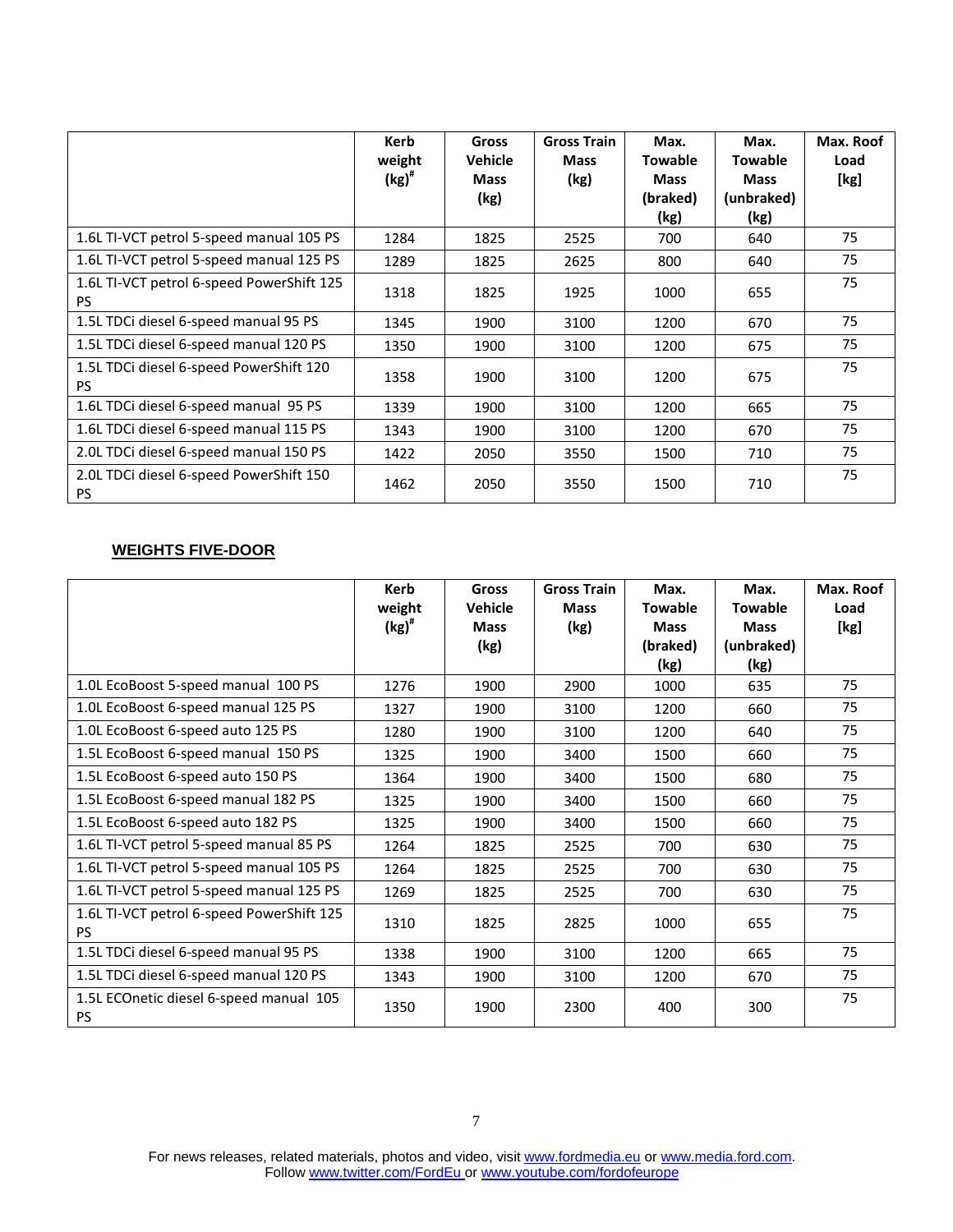|                                                      | Kerb<br>weight<br>$\left(\text{kg}\right)^{\#}$ | <b>Gross</b><br><b>Vehicle</b><br><b>Mass</b><br>(kg) | <b>Gross Train</b><br><b>Mass</b><br>(kg) | Max.<br><b>Towable</b><br><b>Mass</b><br>(braked)<br>(kg) | Max.<br><b>Towable</b><br><b>Mass</b><br>(unbraked)<br>(kg) | Max. Roof<br>Load<br>[kg] |
|------------------------------------------------------|-------------------------------------------------|-------------------------------------------------------|-------------------------------------------|-----------------------------------------------------------|-------------------------------------------------------------|---------------------------|
| 1.5L TDCi diesel 6-speed PowerShift 120<br><b>PS</b> | 1364                                            | 1900                                                  | 3100                                      | 1200                                                      | 680                                                         | 75                        |
| 1.6L TDCi diesel 6-speed manual 95 PS                | 1332                                            | 1900                                                  | 3100                                      | 1200                                                      | 665                                                         | 75                        |
| 1.6L TDCi diesel 6-speed manual 115 PS               | 1336                                            | 1900                                                  | 3100                                      | 1200                                                      | 665                                                         | 75                        |
| 2.0L TDCi diesel 6-speed manual 150 PS               | 1415                                            | 2050                                                  | 3550                                      | 1500                                                      | 705                                                         | 75                        |
| 2.0L TDCi diesel 6-speed PowerShift 150<br><b>PS</b> | 1455                                            | 2050                                                  | 3550                                      | 1500                                                      | 725                                                         | 75                        |

### **WEIGHTS WAGON**

|                                                      | <b>Kerb</b><br>weight<br>$\left(\text{kg}\right)^{\#}$ | <b>Gross</b><br>Vehicle<br><b>Mass</b><br>(kg) | <b>Gross Train</b><br><b>Mass</b><br>(kg) | Max.<br><b>Towable</b><br><b>Mass</b><br>(braked) | Max.<br><b>Towable</b><br><b>Mass</b><br>(unbraked) | Max. Roof<br>Load<br>[kg] |
|------------------------------------------------------|--------------------------------------------------------|------------------------------------------------|-------------------------------------------|---------------------------------------------------|-----------------------------------------------------|---------------------------|
| 1.0L EcoBoost 5-speed manual 100 PS                  | 1313                                                   | 1900                                           | 2900                                      | (kg)<br>1000                                      | (kg)<br>655                                         | 75                        |
| 1.0L EcoBoost 6-speed manual 125 PS                  |                                                        |                                                |                                           |                                                   |                                                     | 75                        |
|                                                      | 1316                                                   | 1900                                           | 3100                                      | 1200                                              | 670                                                 |                           |
| 1.0L EcoBoost 6-speed auto 125 PS                    | 1345                                                   | 1900                                           | 3100                                      | 1200                                              | 655                                                 | 75                        |
| 1.5L EcoBoost 6-speed manual 150 PS                  | 1350                                                   | 1900                                           | 3400                                      | 1500                                              | 675                                                 | 75                        |
| 1.5L EcoBoost 6-speed auto 150 PS                    | 1388                                                   | 1900                                           | 3400                                      | 1500                                              | 690                                                 | 75                        |
| 1.5L EcoBoost 6-speed manual 182 PS                  | 1350                                                   | 1900                                           | 3400                                      | 1500                                              | 675                                                 | 75                        |
| 1.5L EcoBoost 6-speed auto 182 PS                    | 1388                                                   | 1900                                           | 3400                                      | 1500                                              | 690                                                 | 75                        |
| 1.6L TI-VCT petrol 5-speed manual 85 PS              | 1300                                                   | 1825                                           | 2525                                      | 700                                               | 650                                                 | 75                        |
| 1.6L TI-VCT petrol 5-speed manual 105 PS             | 1300                                                   | 1825                                           | 2525                                      | 700                                               | 650                                                 | 75                        |
| 1.6L TI-VCT petrol 5-speed manual 125 PS             | 1312                                                   | 1825                                           | 2635                                      | 800                                               | 655                                                 | 75                        |
| 1.6L TI-VCT petrol 6-speed PowerShift                | 1334                                                   | 1825                                           | 2525                                      | 700                                               | 650                                                 | 75                        |
| 1.5L TDCi diesel 6-speed manual 95 PS                | 1362                                                   | 1900                                           | 3100                                      | 1200                                              | 680                                                 | 75                        |
| 1.5L TDCi diesel 6-speed manual 120 PS               | 1368                                                   | 1900                                           | 3100                                      | 1200                                              | 690                                                 | 75                        |
| 1.5L ECOnetic diesel 6-speed manual 105<br><b>PS</b> | 1374                                                   | 1900                                           | 2300                                      | 400                                               | 400                                                 | 75                        |
| 1.5L TDCi diesel 6-speed PowerShift 120<br><b>PS</b> | 1388                                                   | 1900                                           | 3100                                      | 1200                                              | 690                                                 | 75                        |
| 1.6L TDCi diesel 6-speed manual 95 PS                | 1355                                                   | 1900                                           | 3100                                      | 1200                                              | 675                                                 | 75                        |
| 1.6L TDCi diesel 6-speed manual 115 PS               | 1361                                                   | 1900                                           | 3100                                      | 1200                                              | 680                                                 | 75                        |
| 2.0L TDCi diesel 6-speed manual 150 PS               | 1460                                                   | 2050                                           | 3850                                      | 1800                                              | 730                                                 | 75                        |
| 2.0L TDCi diesel 6-speed PowerShift 150<br><b>PS</b> | 1471                                                   | 2050                                           | 3850                                      | 1800                                              | 735                                                 | 75                        |

# Represents the lightest kerbweight assuming driver at 75 kg, full fluid levels and 90% fuel levels, subject to manufacturing tolerances and options, etc., fitted.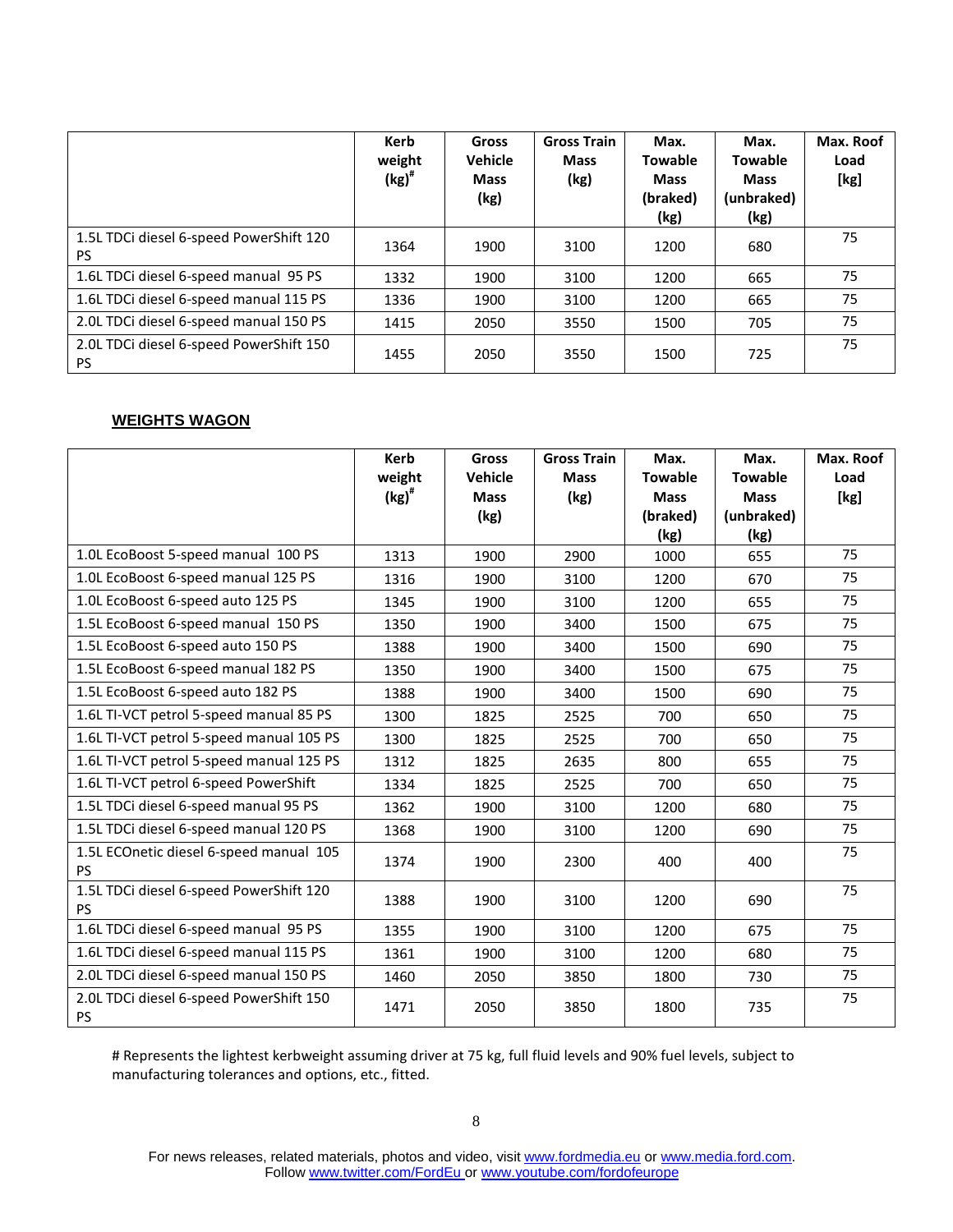Towing limits quoted represent the maximum towing ability of the vehicle at its Gross Vehicle Mass to restart on a 12 per cent gradient at sea level. The performance and economy of all models will be reduced when used for towing. Nose weight limit is a maximum of 75 kg on 4/5-door models, 90 kg on wagon models. Gross Train Mass includes trailer weight

#### **DIMENSIONS**

| Exterior (mm)                                               | 5-Door    | 4-Door    | Wagon              |
|-------------------------------------------------------------|-----------|-----------|--------------------|
| Overall length                                              | 4358      | 4534      | 4556               |
| Overall width with/without mirrors                          | 2010/1823 | 2010/1823 | 2010/1823          |
| Overall width with folded back mirrors                      | 1858      | 1858      | 1858               |
| Overall max height (unladen)                                | 1484      | 1484      | 1505               |
| Wheelbase                                                   | 2648      | 2648      | 2648               |
| Track front min/max depending on tyre size and wheel offset | 1544/1559 | 1544/1559 | 1544/1559          |
| Track rear min/max                                          | 1534/1549 | 1534/1549 | 1534/1549          |
| <b>Interior</b>                                             |           |           |                    |
| Front headroom (without/with sunroof)                       | 993/977   | 993/977   | 993                |
| Front max legroom (mid-height rearmost seating posn)        | 1094      | 1094      | 1094               |
| Front shoulder room                                         | 1411      | 1411      | 1411               |
| Rear headroom (without/with sunroof)                        | 962/962   | 962/961   | 999                |
| Rear legroom                                                | 849       | 849       | 849                |
| Rear shoulder room                                          | 1336      | 1336      | 1336               |
| Luggage capacity (litres) <sup>*</sup>                      |           |           |                    |
| 5-seat mode, laden to package tray (with full spare)        | 277       | 372       | No full size spare |
| 5-seat mode, laden to package tray (with mini spare)        | 316       | 421       | 476                |
| 5-seat mode, laden to package tray (with tyre repair kit)   | 363       | 475       | 490                |
| 2-seat mode, laden to roof (with full spare)                | 1062      | n/a       | No full size spare |
| 2-seat mode, laden to roof (with mini spare)                | 1101      | n/a       | 1502               |
| 2-seat mode, laden to roof (with tyre repair kit)           | 1148      | n/a       | 1516               |

| <b>Fuel tank capacity (litres)</b> | 5-Door   | 4-Door   | Wagon      |
|------------------------------------|----------|----------|------------|
| Petrol                             | <u>.</u> | 55       | 55         |
| Diesel                             | 53 (60*) | 53 (60*) | 53 $(60*)$ |

‡ Measured in accordance with ISO 3832. Dimensions may vary dependent on the model and equipment fitted. \*2.0 TDCi engine only

#### **STEERING AND SUSPENSION**

| System                   | Rack and Pinion with Electronic Power Assisted Steering (EPAS) |
|--------------------------|----------------------------------------------------------------|
| Turning circle (m)       | 11.0                                                           |
| Max steering wheel turns | 2.6                                                            |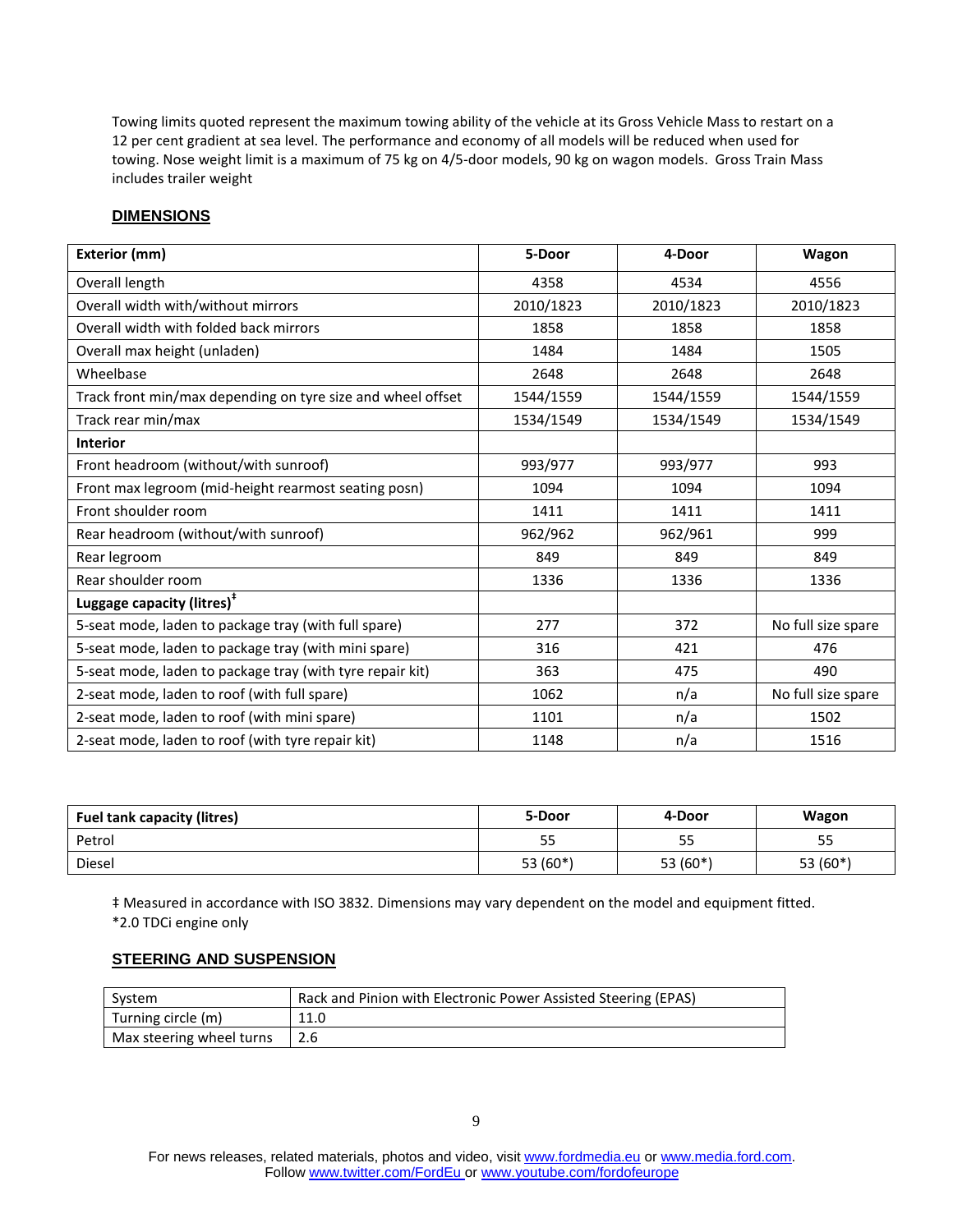### **CHASSIS**

| Front suspension | Independent MacPherson struts with offset coil spring over gas filled<br>damper units and lower L-arms with optimised front rubber bushings and<br>rear hydro-bush mounted on separate reinforced cross-member sub-<br>frame, anti-roll bar. |
|------------------|----------------------------------------------------------------------------------------------------------------------------------------------------------------------------------------------------------------------------------------------|
| Rear suspension  | Fully independent multi-link Control Blade with large dampers. Rear<br>damper with dual path body mounts. Anti-roll-bar connected to spring<br>links.                                                                                        |

### **BRAKES**

|                              | Front                                                                                                                                     | Rear                            |  |  |  |
|------------------------------|-------------------------------------------------------------------------------------------------------------------------------------------|---------------------------------|--|--|--|
| <b>Braking</b>               | Dual circuit, diagonally split, hydraulically operated front and rear<br>with disc/disc (or disc/drum) brakes. Vacuum servo assisted with |                                 |  |  |  |
|                              | four-channel ABS and electronic brake distribution (EBD)                                                                                  |                                 |  |  |  |
| Disc/Drum dimensions (mm)    | 278 x 25                                                                                                                                  | 228 x 40 (for low power/series  |  |  |  |
|                              | 300x25 (for Focus with 1.6                                                                                                                | Focus models, fitment varies by |  |  |  |
|                              | EcoBoost and 2.0 TDCi)                                                                                                                    | market)                         |  |  |  |
| Brake drum dimensions (rear) | N/A                                                                                                                                       | 228 x 40 (for low power/series  |  |  |  |
|                              |                                                                                                                                           | Focus models, fitment varies by |  |  |  |
|                              |                                                                                                                                           | market)                         |  |  |  |

### **WHEELS & TYRES**

|          | Wheels      | <b>Tyres</b> |
|----------|-------------|--------------|
| Standard | 16" X 6.5"  | 205/55-R16   |
| Optional | $17''$ X 7" | 215/50-R17   |

## **ENGINE DATA**

|              |               | 1.0-litre EcoBoost petrol |                              | 1.5-litre EcoBoost petrol |                          | 1.6-litre Ti-VCT petrol |                             |      |  |
|--------------|---------------|---------------------------|------------------------------|---------------------------|--------------------------|-------------------------|-----------------------------|------|--|
|              |               | $(100, 125 \text{ PS})$   |                              | $(150, 182 \text{ PS})$   |                          | (85, 105, 125 PS)       |                             |      |  |
| <b>Type</b>  |               |                           | Inline three cylinder turbo  |                           | In-line four-cylinder    |                         | Inline four cylinder petrol |      |  |
|              |               |                           | petrol direct fuel injection |                           | turbocharged, transverse | with Ti-VCT, transverse |                             |      |  |
|              |               | and Ti-VCT, transverse    |                              |                           |                          |                         |                             |      |  |
| Displacement | $\text{cm}^3$ | 998                       |                              |                           | 1499                     | 1596                    |                             |      |  |
| <b>Bore</b>  | mm            | 71.9                      |                              |                           | 79.02                    |                         | 79.0                        |      |  |
| Stroke       | mm            | 82.0                      |                              | 76.4                      |                          | 81.4                    |                             |      |  |
| Compression  |               | 10.0:1                    |                              | 10.0:1                    |                          | 11.0:1                  |                             |      |  |
| ratio        |               |                           |                              |                           |                          |                         |                             |      |  |
| Max power    | PS (kW)       | 100 (74)                  | 125 (92)                     | 150 (110)                 | 182 (134)                | 85                      | 105                         | 125  |  |
|              |               |                           |                              |                           |                          | (63)                    | (77)                        | (92) |  |
|              | at rpm        | 6000                      | 6000                         | 6000                      | 6000                     | 6000                    | 6000                        | 6000 |  |
| Max torque   | <b>Nm</b>     | 170                       | 170                          | 240                       | 240                      | 141                     | 150                         | 159  |  |
|              | at rpm        | 1400-4000                 | 1400-4500                    | 1600-4000                 | 1600-5000                | 2500                    | 4000-                       | 4000 |  |
|              |               |                           |                              |                           |                          |                         | 4500                        |      |  |

For news releases, related materials, photos and video, visit [www.fordmedia.eu](http://www.fordmedia.eu/) o[r www.media.ford.com.](http://www.media.ford.com/) Follow [www.twitter.com/FordEu](http://www.twitter.com/FordEu) or [www.youtube.com/fordofeurope](http://www.youtube.com/fordofeurope)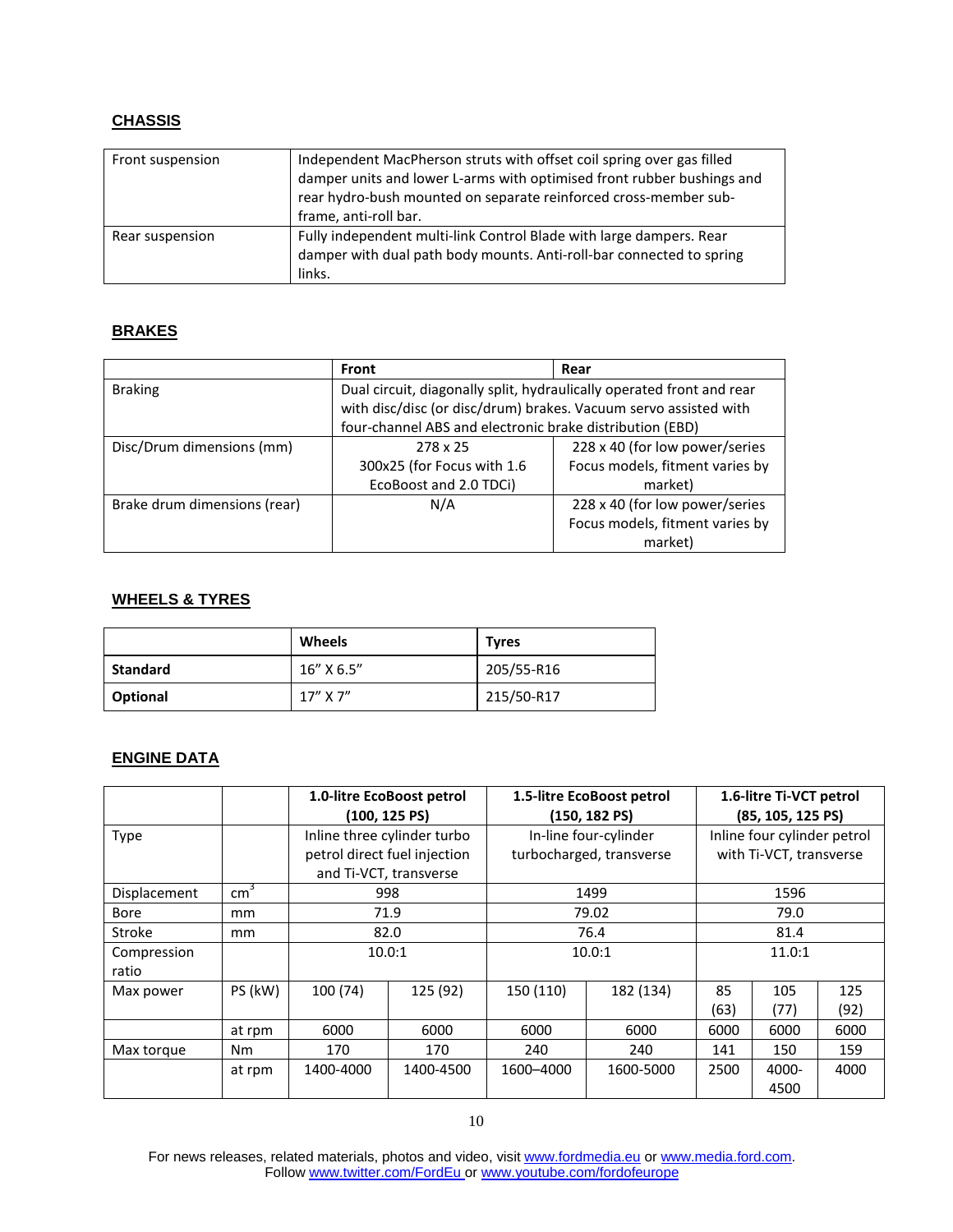| Valve gear                     |                    | DOHC with 4 valves per        |                    |                    | DOHC with 4 valves per           |                                          | DOHC with 4 valves per     |
|--------------------------------|--------------------|-------------------------------|--------------------|--------------------|----------------------------------|------------------------------------------|----------------------------|
|                                |                    | cylinder, twin independent    |                    |                    | cylinder, twin independent       |                                          | cylinder, twin independent |
|                                |                    | variable cam timing           |                    |                    | variable cam timing              |                                          | variable cam timing        |
| Cylinders                      |                    | 3 in-line                     |                    | 4 in-line          |                                  | 4 in-line                                |                            |
| Cylinder head                  |                    | Cast aluminium                |                    |                    | Cast aluminium                   |                                          | Cast aluminium             |
| Cylinder block                 |                    | Cast iron                     |                    |                    | Cast aluminium                   |                                          | Cast aluminium             |
| Camshaft drive                 |                    | Low friction Belt-in-Oil with |                    |                    | Low friction Belt-in-Oil with    |                                          | Timing belt with dynamic   |
|                                |                    | dynamic tensioner             |                    |                    | dynamic tensioner                |                                          | tensioner                  |
| Crankshaft                     |                    | Cast iron, 6 counterweights,  |                    |                    | Cast iron, 4 counterweights, 5   |                                          | Cast iron, 4               |
|                                |                    | 4 main bearings               |                    |                    | main bearings                    |                                          | counterweights, 5 main     |
|                                |                    |                               |                    |                    |                                  |                                          | bearings                   |
| Engine                         |                    | Bosch MED17 with CAN-Bus      |                    |                    | Bosch MED17 with CAN-Bus         |                                          | Siemens ECM EMS2101        |
| management                     |                    | and individual cylinder       |                    |                    | and individual cylinder knock    |                                          | 16 Bit                     |
|                                |                    | knock control. FGEC           |                    |                    | control. FGEC Software           |                                          |                            |
|                                |                    | Software                      |                    |                    |                                  |                                          |                            |
| Fuel injection                 |                    | High pressure direct fuel     |                    |                    | High pressure direct fuel        |                                          | Electronic port fuel       |
|                                |                    | injection with 6 hole         |                    |                    | injection with 6 hole injectors  |                                          | injection                  |
|                                |                    | injectors                     |                    |                    |                                  |                                          |                            |
| <b>Emission level</b>          |                    | Euro Stage 6                  | Euro Stage 6       | Euro Stage 6       | Euro Stage 6                     |                                          | Euro Stage 6               |
| Turbocharger                   |                    | Continental low inertia       |                    |                    | Continental low inertia turbo    |                                          | n/a                        |
|                                |                    | turbo                         |                    |                    |                                  |                                          |                            |
| Lubrication                    |                    | Electronically controlled     |                    |                    | <b>Electronically controlled</b> |                                          | Pressure-fed lubrication   |
| system                         |                    | variable displacement oil     |                    |                    | variable displacement oil        |                                          | system with full flow oil  |
|                                |                    | pump for improved fuel        |                    |                    | pump for improved fuel           |                                          | filter                     |
|                                |                    | economy                       |                    |                    | economy                          |                                          |                            |
| System capacity                | litres             | 4.1                           |                    |                    | 4.1                              |                                          | 4.1                        |
| with filter                    |                    |                               |                    |                    |                                  |                                          |                            |
| Cooling system                 |                    | Split cooling system with 2   |                    |                    | Split cooling system with 2      | Water pump with<br>thermostat and valves |                            |
|                                |                    | thermostats                   |                    |                    | thermostats                      | 5.5                                      |                            |
| System capacity<br>incl heater | litres             | 5.8                           |                    |                    | 5.5                              |                                          |                            |
| Transmission                   |                    | 1.0-litre EcoBoost petrol     |                    |                    | 1.5-litre EcoBoost petrol        |                                          | 1.6-litre Ti-VCT petrol    |
|                                |                    | $(100, 125)$ PS)              |                    |                    | (150, 182P)                      |                                          | (85, 105, 125 PS)          |
|                                | Durashift          | Durashift                     | Durashift          | Durashift          | Durashift                        | Durashift                                | Durashift                  |
|                                | 5-speed            | 6-speed                       | 6-speed            | 6-speed            | 6-speed                          | 5-speed                                  | 6-speed                    |
|                                | (iB5)              | (B6G5d)                       | (6F15)             | (B6G5d)            | (6F35)                           | (iB5)                                    | (DPS6)                     |
|                                | manual             | manual                        | automatic          | manual             | automatic                        | manual                                   | automatic                  |
| Gear ratios                    | 5th 0.756          | 6th 0.690                     | 6th 0.746          | 6th 0.690          | 6th 0.746                        | 5th 0.756                                | 6th 0.702                  |
|                                | 4th 0.951          | 5th 0.821                     | 5th 1.000          | 5th 0.821          | 5th 1.000                        | 4th 0.951                                | 5th 0.867                  |
|                                | 3rd 1.281          | 4th 1.032                     | 4th 1.446          | 4th 1.032          | 4th 1.446                        | 3rd 1.281                                | 4th 1.021                  |
|                                | 2nd 1.926          | 3rd 1.357                     | 3rd 1.912          | 3rd 1.357          | 3rd 1.912                        | 2nd 1.926                                | 3rd 1.436                  |
|                                | 1st 3.583          | 2nd 2.048                     | 2nd 2.964          | 2nd 2.048          | 2nd 2.048                        | 1st 3.583                                | 2nd 2.429                  |
|                                | Reverse            | 1st 3.727                     | 1st 4.584          | 1st 3.727          | 1st 3.727                        | Reverse                                  | 1st 3.917                  |
|                                | 3.620              | Reverse                       | Reverse            | Reverse            | Reverse 3.820                    | 3.620                                    | Reverse                    |
|                                | <b>Final Drive</b> | 3.820                         | 2.943              | 3.820              | <b>Final Drive</b>               | <b>Final Drive</b>                       | 3.508                      |
|                                | 4.250              | <b>Final Drive</b>            | <b>Final Drive</b> | <b>Final Drive</b> | 4.070                            | 4.250                                    | <b>Final Drive</b>         |
|                                |                    | 4.070                         | 3.44               | 4.070              |                                  |                                          | 4.070                      |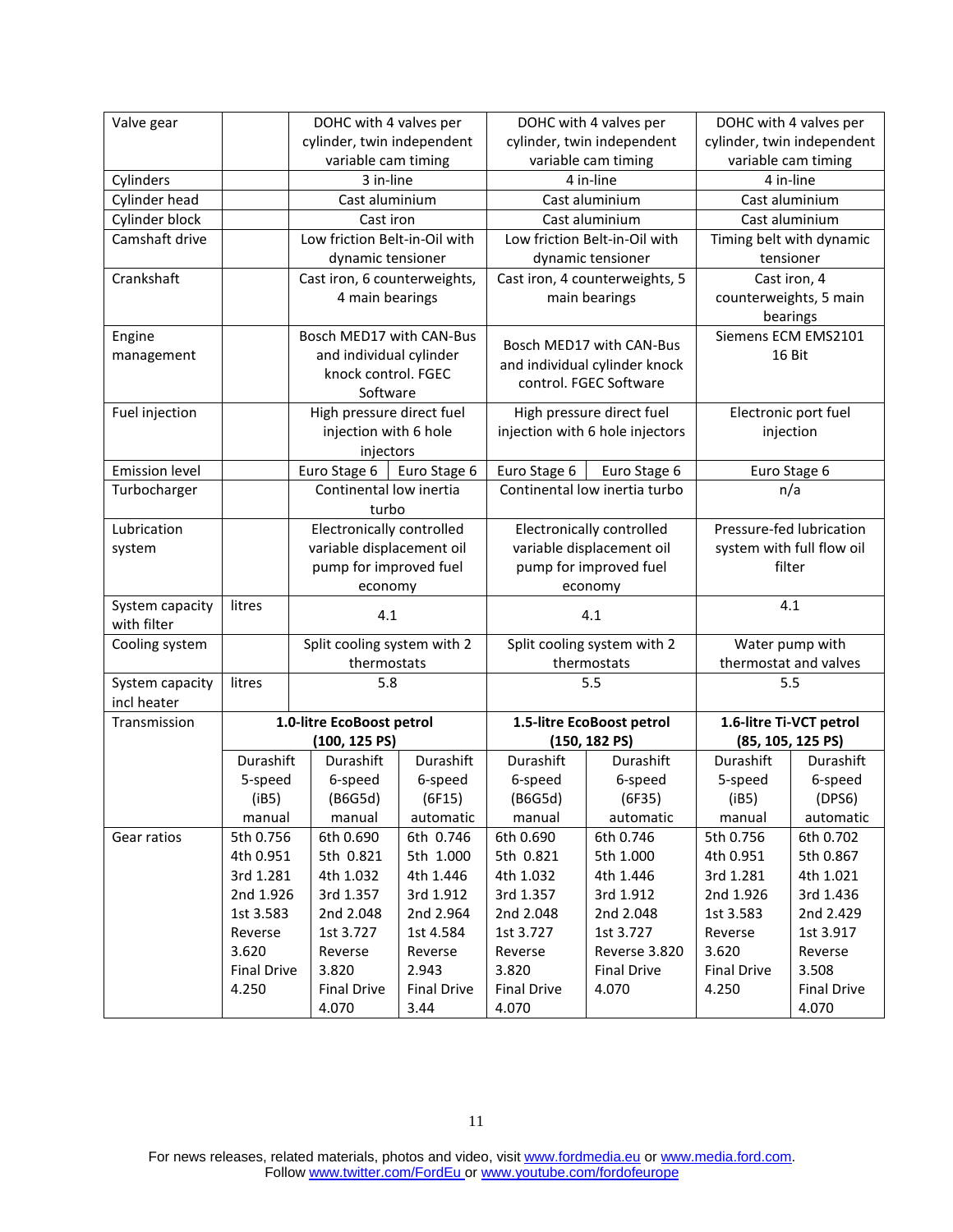### **DIESEL ENGINES**

|                       |                 | 1.5-litre TDCi diesel<br>(95, 105, 120 PS) |                                          | 1.6-litre TDCi diesel<br>(95, 115) |                                                     | 2.0L TDCi diesel<br>(150 PS) |                                          |  |
|-----------------------|-----------------|--------------------------------------------|------------------------------------------|------------------------------------|-----------------------------------------------------|------------------------------|------------------------------------------|--|
|                       |                 |                                            |                                          |                                    |                                                     |                              |                                          |  |
| <b>Type</b>           |                 |                                            | Inline four cylinder                     |                                    | Inline four cylinder                                |                              | Inline four cylinder                     |  |
|                       |                 | turbocharged diesel,                       |                                          |                                    | turbocharged diesel,                                | turbocharged diesel,         |                                          |  |
|                       |                 |                                            | transverse                               |                                    |                                                     | transverse                   | transverse                               |  |
| Displacement          | cm <sup>3</sup> |                                            | 1499                                     |                                    |                                                     | 1560                         | 1997                                     |  |
| <b>Bore</b>           | mm              |                                            | 73.5                                     |                                    |                                                     | 75.0                         | 85.0                                     |  |
| Stroke                | mm              |                                            | 88.3                                     |                                    |                                                     | 88.3                         | 88.0                                     |  |
| Compression           |                 |                                            | 16:1                                     |                                    |                                                     | 16.0:1                       | 16.0:1                                   |  |
| ratio                 |                 |                                            |                                          |                                    |                                                     |                              |                                          |  |
| Max power             | PS (kW)         | 95 (70)                                    | 105<br>(77)                              | 120 (88)                           | 95 (70)                                             | 115 (84)                     | 150 (110)                                |  |
|                       | at rpm          | 3600                                       | 3600                                     | 3600                               | 3800                                                | 3600                         | 3750                                     |  |
| Max torque            | Nm              | 270                                        | 270                                      | 270                                | 215                                                 | 270 (285                     | 370                                      |  |
|                       |                 |                                            |                                          |                                    |                                                     | overboost)                   |                                          |  |
|                       | at rpm          | 1500-                                      | 1750-                                    | 1750-                              | 1750                                                | 1750-2500                    | 2000-3250                                |  |
|                       |                 | 2000                                       | 2500                                     | 2500                               |                                                     |                              |                                          |  |
| Valve gear            |                 | SOHC with 2 valves per                     |                                          | SOHC with 2 valves per             |                                                     | DOHC with 4 valves per       |                                          |  |
|                       |                 |                                            | cylinder                                 |                                    | cylinder                                            |                              | cylinder                                 |  |
| Cylinders             |                 |                                            | 4 in line                                |                                    |                                                     | 4 in line                    | 4 in line                                |  |
| Cylinder head         |                 |                                            | Cast aluminium                           |                                    | Cast aluminium                                      |                              | Cast aluminium                           |  |
| Cylinder block        |                 |                                            | Cast aluminium                           |                                    |                                                     | Cast aluminium               | Cast aluminium                           |  |
| Camshaft drive        |                 |                                            | Timing belt (crankshaft to               |                                    |                                                     | Timing belt (crankshaft      | Belt driven cams with primary            |  |
|                       |                 |                                            | intake) with dynamic                     |                                    |                                                     | to intake) with dynamic      | drive tensioner                          |  |
|                       |                 |                                            |                                          | tensioner; Intake to exhaust       |                                                     | tensioner; Intake to         |                                          |  |
|                       |                 |                                            |                                          | chain with hydraulic tensioner     |                                                     | exhaust chain with           |                                          |  |
|                       |                 |                                            |                                          |                                    | hydraulic tensioner                                 |                              |                                          |  |
| Crankshaft            |                 |                                            | Steel, 8 counterweights, 5               |                                    | Cast steel, 8 counter-                              |                              | Steel, 8 counterweights, 5               |  |
|                       |                 |                                            | main bearings<br>Ford Common Rail Diesel |                                    | weights, 5 main bearings                            |                              | main bearings<br>Ford Common Rail Diesel |  |
| Engine                |                 |                                            |                                          | <b>Engine Management System</b>    | Ford Common Rail Diesel<br><b>Engine Management</b> |                              |                                          |  |
| management            |                 |                                            |                                          |                                    |                                                     | System                       | <b>Engine Management System</b>          |  |
| Fuel injection        |                 |                                            | High pressure direct fuel                |                                    |                                                     | Common rail direct fuel      | High pressure direct fuel                |  |
|                       |                 |                                            |                                          | injection with 8 hole injectors    |                                                     | injection; 1600 bar          | injection with 8 hole injectors          |  |
|                       |                 |                                            |                                          |                                    |                                                     | injection pressure; 7-       |                                          |  |
|                       |                 |                                            |                                          |                                    |                                                     | hole piezo-electric          |                                          |  |
|                       |                 |                                            |                                          |                                    |                                                     | injectors                    |                                          |  |
| Emission              |                 |                                            | Oxidation catalyst, water                |                                    |                                                     | Oxidation catalyst, water    | Oxidation catalyst, water                |  |
| control               |                 |                                            | cooled EGR and standard                  |                                    |                                                     | cooled EGR and standard      | cooled EGR and standard                  |  |
|                       |                 |                                            | <b>CDPF</b>                              |                                    |                                                     | <b>CDPF</b>                  | <b>CDPF</b>                              |  |
| <b>Emission level</b> |                 |                                            | Euro Stage 6                             |                                    |                                                     | Euro Stage 6                 | Euro Stage 6                             |  |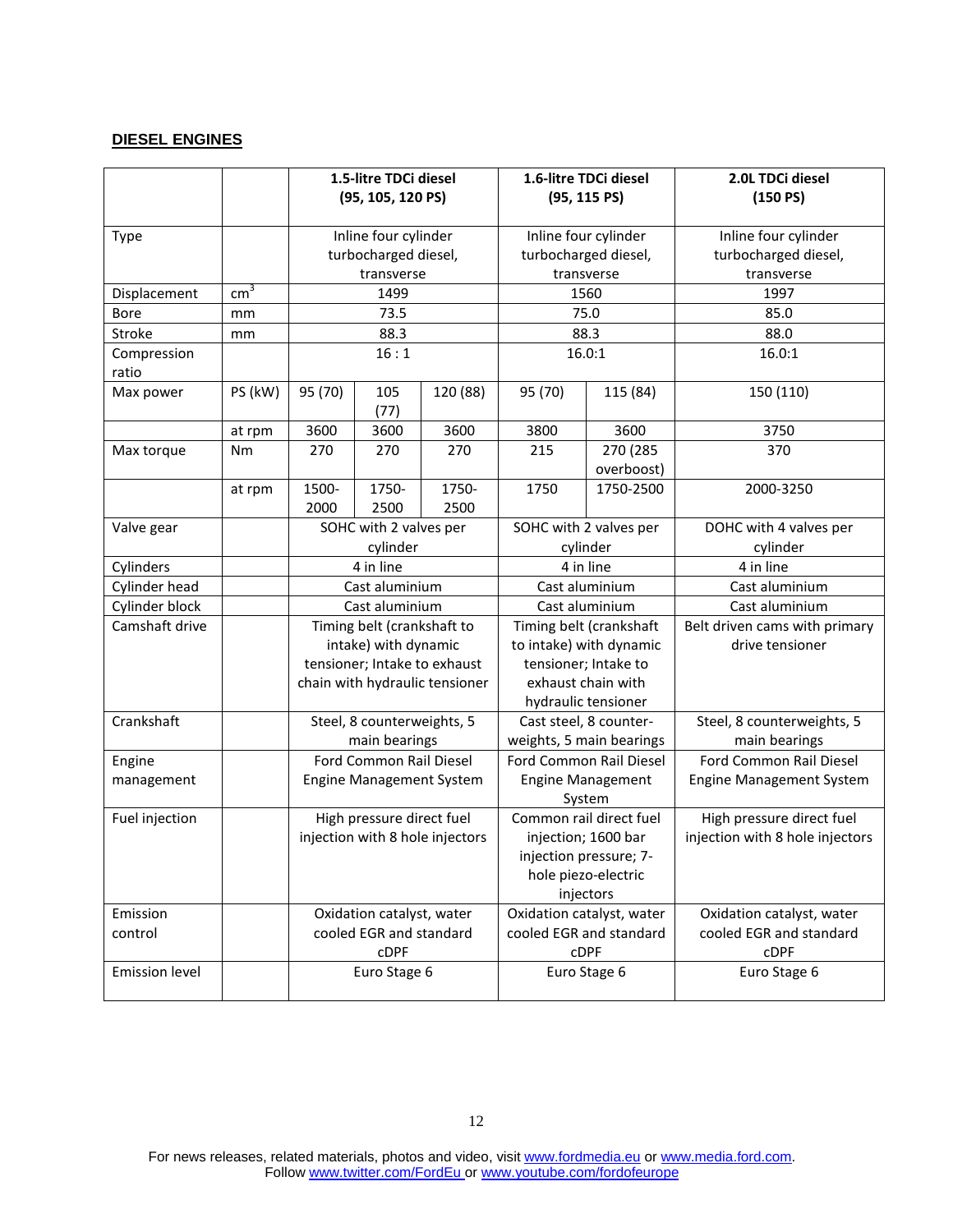| Turbocharger    |        | Honeywell VGT              |                             | Garrett fixed             | Honeywell VGT               |                    |
|-----------------|--------|----------------------------|-----------------------------|---------------------------|-----------------------------|--------------------|
|                 |        |                            |                             | geometry                  |                             |                    |
|                 |        |                            |                             | turbocharger              |                             |                    |
| Lubrication     |        |                            | Crankshaft nose driven oil  | Pressure-fed lubrication  | Crankshaft nose driven oil  |                    |
| system          |        |                            | pump                        | system with full flow oil | pump                        |                    |
|                 |        |                            |                             | filter                    |                             |                    |
| System capacity | litres |                            | 3.8                         | 3.8                       | 5.7                         |                    |
| with filter     |        |                            |                             |                           |                             |                    |
| Cooling system  |        |                            | Block mounted centrifugal   | Water pump with           | Block mounted centrifugal   |                    |
|                 |        |                            | mechanical water pump and   | thermostat and valves,    | mechanical water pump and   |                    |
|                 |        |                            | mechanical thermostat. Head | with thermal              | mechanical thermostat. Head |                    |
|                 |        | mounted water outlet       |                             | management system         | mounted water outlet        |                    |
|                 |        | connector with ECT sensor. |                             |                           | connector with ECT sensor.  |                    |
| System capacity | litres | 5.8                        |                             | 5.8                       | 6.3                         |                    |
| incl heater     |        |                            |                             |                           |                             |                    |
| Transmission    |        | Durashift                  | Automatic                   | Durashift 6-speed (B6D2)  | Automatic                   | Manual             |
|                 |        | 6-speed                    | 6-speed                     | manual                    | 6-speed                     | 6-speed            |
|                 |        | (B6G5d)                    | (MPS6)                      |                           | (MPS6)                      | (MMT6)             |
|                 |        | manual                     | PowerShift                  |                           | PowerShift                  |                    |
| Gear ratios     |        | 6th 0.690                  | 6th 0.756                   | 6th 0.622                 | 6th 0.756                   | 6th 0.79           |
|                 |        | 5th 0.821                  | 5th 0.943                   | 5th 0.738                 | 5th 0.943                   | 5th 0.97           |
|                 |        | 4th 1.032                  | 4th 0.829                   | 4th 0.919                 | 4th 0.829                   | 4th 0.87           |
|                 |        | 3rd 1.357                  | 3rd 1.194                   | 3rd 1.258                 | 3rd 1.194                   | 3rd 1.24           |
|                 |        | 2nd 2.048                  | 2nd 1.952                   | 2nd 2.048                 | 2nd 1.952                   | 2nd 1.95           |
|                 |        | 1st 3.727                  | 1st 3.583                   | 1st 3.727                 | 1st 3.583                   | 1st 3.58           |
|                 |        | Reverse                    | Reverse 4.843               | Reverse 3.818             | Reverse 4.843               | Reverse 1.42       |
|                 |        | 3.820                      | <b>Final Drive</b>          | Final Drive 3.611         | <b>Final Drive</b>          | <b>Final Drive</b> |
|                 |        | <b>Final Drive</b>         | 3.933                       |                           | 3.933                       | 3.933              |
|                 |        | 4.070                      |                             |                           |                             |                    |

*Note: The data information in this press release reflects preliminary specifications and was correct at the time of going to print. However, Ford policy is one of continuous product improvement. The right is reserved to change these details at any time.*

#### # # #

#### *About Ford Motor Company*

*Ford Motor Company, a global automotive industry leader based in Dearborn, Michigan manufactures or distributes automobiles across six continents. With about 195,000 employees and 66 plants worldwide, the company's automotive brands include Ford and Lincoln. The company provides financial services through Ford Motor Credit Company. For more information regarding Ford and its products worldwide, please visit [www.corporate.ford.com.](http://www.corporate.ford.com/)*

*Ford of Europe is responsible for producing, selling and servicing Ford brand vehicles in 50 individual markets and employs approximately 53,000 employees at its wholly owned facilities and approximately 67,000 people when joint ventures and unconsolidated businesses are included. In addition to Ford Motor Credit Company, Ford Europe operations include Ford Customer Service Division and 23 manufacturing facilities (15 wholly owned or consolidated joint venture facilities and 8 unconsolidated joint venture facilities). The first Ford cars were shipped to Europe in 1903 – the same year Ford Motor Company was founded. European production started in 1911.*